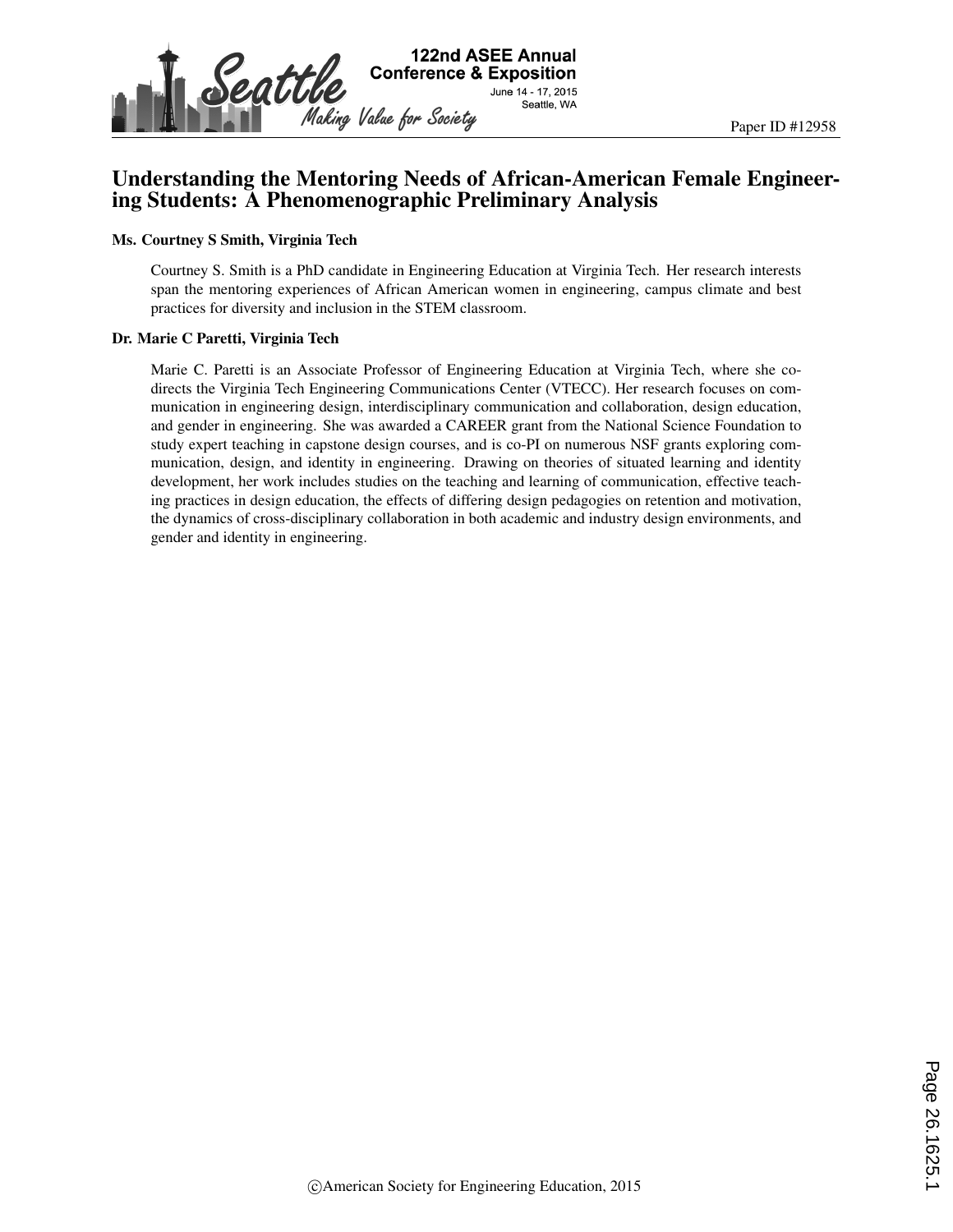# **Understanding the Mentoring Needs of African-American Female Engineering Students: A Phenomenographic Preliminary Analysis**

#### **Abstract**

Seeking to improve retention of underrepresented minorities within the STEM fields, we often discuss why these students leave, but spend less time on the measures that support persistence. Research has shown that mentoring is one essential source of such support for students of color. But our current understanding of the role of mentoring or its critical components is incomplete, both in a general sense and for specific populations. For example, the mentoring experiences of undergraduate African American women, especially in the field of engineering, is particularly understudied. To address this gap, the aim of this study is to gain an understanding of how undergraduate African American women in engineering experience effective faculty mentoring.

As a group that lives at the intersection of both African American and female identities experienced simultaneously, African American women's socially defined categorizations provides a unique perspective that can distinctively impact their experiences, including their mentoring relationships. To understand their experiences, we apply phenomenography because of its capability to minimize essentialization and highlight variations within a phenomenon of interest or experience. Fundamentally, this method does not aim to generalize the experiences of all African American women in engineering, but rather to explore the different ways participants in this group experience mentoring relationships. We used student interviews to gather explicit examples of participants' experiences. Here we present a preliminary analysis of the data.

The results yielded preliminary groupings based on variations in context, formation, and tone. These findings suggest that mentors can serve a variety of roles and engage with students in multiple ways. Perhaps more importantly, these roles and engagement patterns can occur across race and sex boundaries.

## **Introduction**

More-so than other post-secondary degree fields, engineering is dominated by both Whites and males, who represent 70% and 82.1%, respectively, of the field<sup>1</sup>. In contrast, African-American women, who represent 6% of the U.S. population and 7% of the college student population<sup>2</sup>, as recently as 2009 accounted for only 1% of the 70,000 undergraduate engineering degrees and only 2.3% of the 3,376 engineering PhDs awarded in this country<sup>3</sup> - a percentage that remained unchanged in percentage in  $2010^{2.4}$ . The profile is even more troubling at the faculty level where African-American women remain less than 0.5% of the more than 20,000 tenure-track faculty in engineering<sup>5</sup>.

These statistics illustrate that, despite decades of work, engineering education still struggles to recruit and retain African-American women through undergraduate programs and into doctoral study and faculty positions. Among the most frequently identified barriers for these students is a persistent lack of mentors<sup>6</sup>. Research suggests, moreover, that underrepresented engineering students broadly benefit particularly from relationships with mentors of similar backgrounds, or "matched" mentors<sup>1, 7</sup>. That is, African-American women students benefit from mentoring relationships with African-American women faculty. This finding raises two challenges. First, if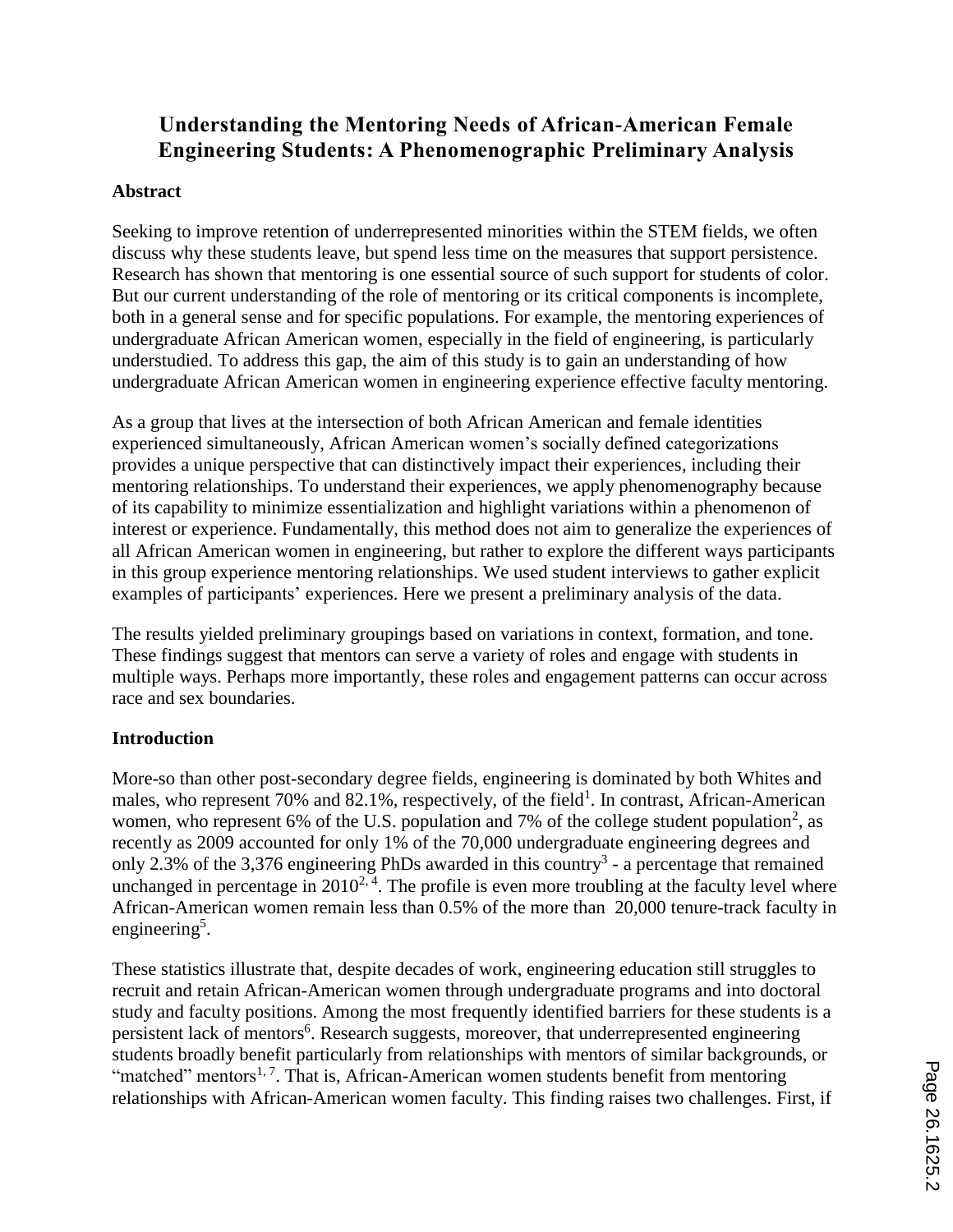matched mentors are vital, the low number of African-American women faculty in engineering creates an infinite loop – too few mentors' results in too few students who persist into faculty position, which continues to result in too few mentors. Second, and perhaps more troubling, it places much of the burden of increasing the number of African-American women in engineering on African-American women faculty, and does not account for the ways in which all faculty can and should effectively mentor students across racial and gender categories.

To address these challenges, we need a better understanding of both the nature and impacts of diverse mentoring relationships for African-American women in engineering. Importantly, research on identity suggests that neither studies of women nor of African-Americans may not fully account for the intersection of these identities, making research on these two groups useful, but not sufficient. If, as the research suggests, mentors can play a key role in persistence, then we need to better understand African-American female students (AAFSs) mentoring needs. How do matched mentors support African-American women engineering students? What needs do students without matched mentor's experience? What strategies do they have for identifying other mentors? What support can unmatched mentors provide? By answering such questions, we can better prepare all engineering faculty, regardless of demographics, to provide more effective mentoring to African-American women in engineering, and thus increase persistence for this population. As a first step toward this goal, this preliminary analysis seeks to **gain an understanding of the salient aspects of faculty mentoring relationships that support African-American undergraduate females in engineering**. To achieve this goal, this study addresses the following research questions:

- RQ1. How do African-American female engineering students identify and develop relationships with mentors?
- RQ2. How do African-American female engineering students experience matched mentoring relationships (i.e. with African-American female engineering faculty)?
- RQ3. How do African-American female engineering students experience unmatched mentoring relationships?

To answer these questions, this study employed a phenomenographic approach, interviewing participants at a single institution to understand the mentoring experiences African-American women have as engineering students. Importantly, phenomenography seeks to explore the range of experiences these participants have, allowing for diversity rather than attempting to produce a single monolithic description of "the" mentoring experience of African-American women. Phenomenography offers a tool to systematically account for variation while simultaneously yielding meaningful categories of experience that can inform effective action. This paper presents preliminary findings of this phenomenographic analysis.

## **Literature Review**

Before efforts can be made to improve the numerical representation of African American women in engineering, we must develop a clear understanding of what aspects of their experiences enable them to succeed. As a group, however, these young women are often indirectly left out of the conversation, merged into either "people of color" or "women" in ways that may not directly address their unique experiences or needs.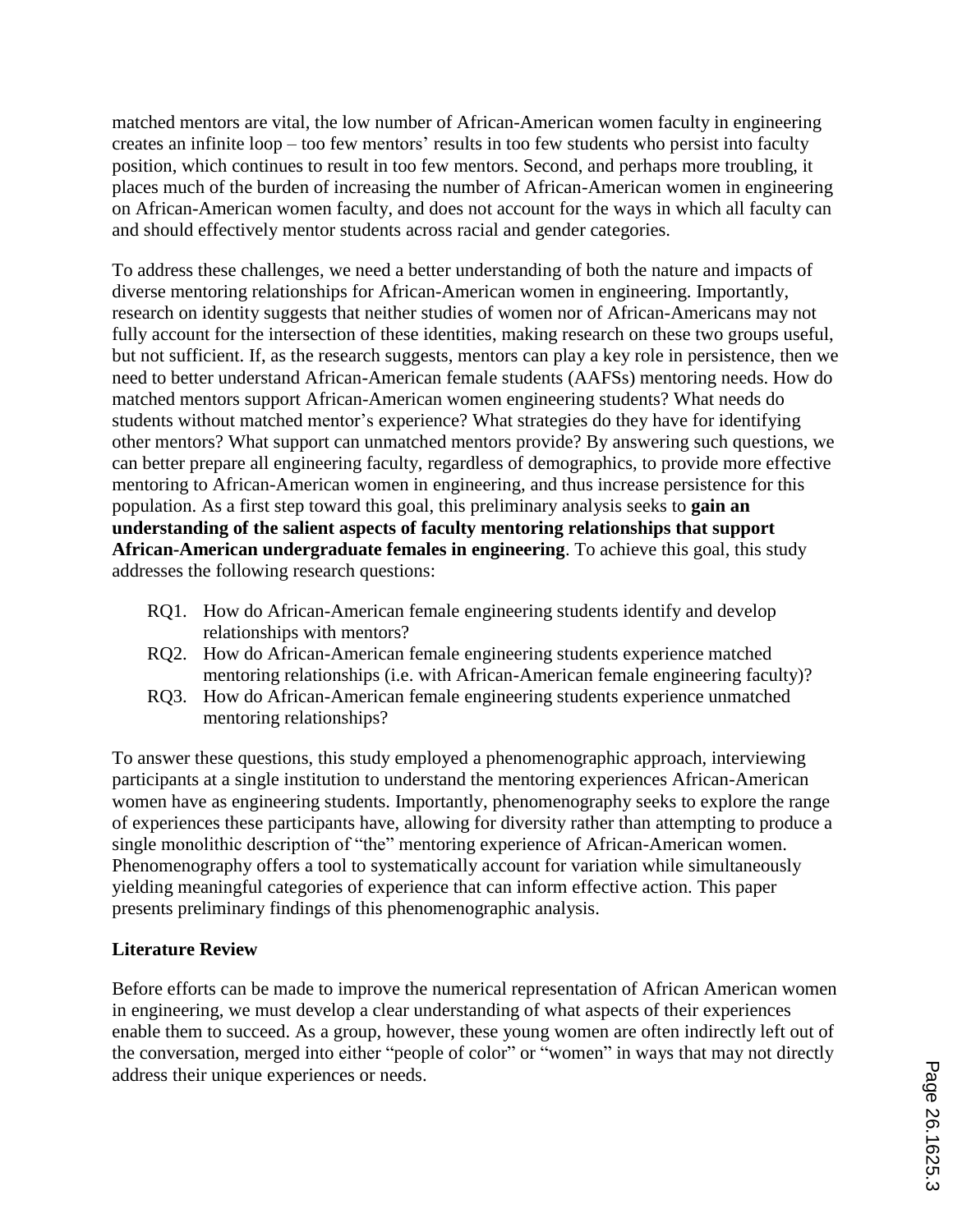To address this challenge, the proposed study draws on two bodies of literature: intersectionality and mentoring. This literature provides insights into current research on the experiences of African-American women in engineering, and highlights key gaps in understanding how intersections of identity create unique needs and challenges for students. Note that throughout the following literature review, the scholars cited use a range of terms when discussing racial demographics, including Black, African-American, and people of color. The proposed study uses the term African-American, but the literature review uses the terms employed by the authors of each study.

#### *Intersectionality: Race, Gender, and Beyond in Engineering*

As suggested earlier, engineering education has spent considerable time and money seeking to improve the recruitment and retention of underrepresented students. Work on women in engineering, for example, has identified factors such as self-efficacy<sup>8-10</sup>, gendered climate<sup>11-13</sup>, and stereotype threat  $1^{4-17}$  as factors that hinder the persistence of minority women in engineering. Researchers have also explored the ways in which women experience collaborative environments (e.g,  $^{18, 19-22}$ ) and offer numerous strategies for more effectively supporting women in engineering. Similar issues have been examined among African-American students (e.g., 23, 24,  $^{25}$ ), and descriptions of minority support programs abound at conferences such as the American Society for Engineering Education. Such work forms a critical foundation for moving forward, but as the numbers suggest, work remains to be done.

We argue here that a critical component of this work lies in disaggregating the experiences of underrepresented groups to better understand the challenges faced when different identities interact, as is the case for African-American women. Intersectionality provides the key framework for understanding and exploring these interactions. Born out of critical race theory and law studies in the 1980s, intersectionality was coined by legal scholar Kimberle Crenshaw in her landmark 1989 article addressing the discrimination of Black women plaintiffs in several court cases. Crenshaw's theory sought to "contrast the multidimensionality of Black women's experiences, with the single-axis analysis that distorts these experiences" (p. 139). The "singleaxis analysis" refers to ways of understanding an individual's identity based on only one dimension: race or gender – an approach that, Crenshaw argues, fails to incorporate the "ways in which race and gender interact to shape the multiple dimensions of Black women's ... experiences"<sup>27, p. 1244</sup>.

Intersectionality, in contrast, destabilizes the categories of race and gender to allow a more complex analysis of identity and to recognize that, for example, the experiences of African-American women are not a simple composite of the experiences of women plus the experiences of African-Americans. Intersectionality looks at those who find themselves multiply marginalized, particularly by both race and gender, and is "particularly adept at capturing and theorizing the simultaneity of race and gender as social processes"<sup>28</sup>; in other words, it allows scholars to see both race and gender as socially constructed categories, and to explore the ways in which those social constructions become more complex as they intersect. Developed by feminist scholars of color as a response to the largely white, middle-class feminism of the 1980s, intersectionality came to the forefront as a way to include the interactions of gender with race<sup>29</sup>. Over time, it became a way to emphasize the qualitative differences in how gender intersects with a range of other social identities as well, including class, culture, and sexuality<sup>29</sup>. It has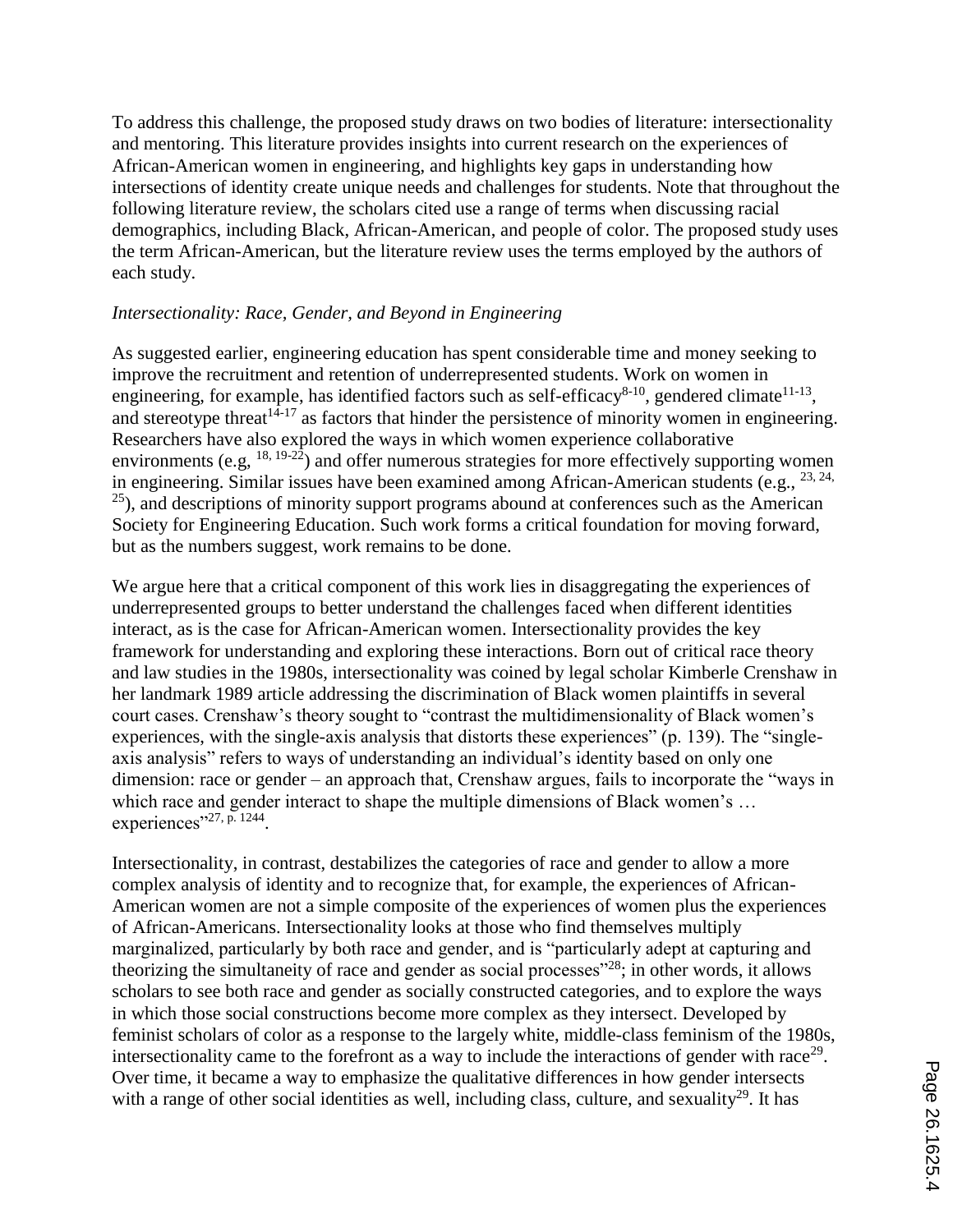since evolved into a useful approach for understanding individuals who identify themselves with a number of different groups in ways that accommodate both the differences and similarities across groups that influence experiences. We focus here on intersectionality because of its roots in issues affecting African-American women, in particular, and its ability to explore these intersections of race and gender.

In studying engineering, intersectionality is particularly important because African-American women are such a sharp minority that their unique experiences, as noted above, are often elided in studies of larger groups (women, people of color); as the demographics cited in the introduction highlight, African-American women are far more marginalized within engineering, where they represent only 2% of the undergraduate population than within either the larger university environment (at 7%) or the general population (at 6%). With such low numbers, both quantitative and qualitative studies are often unable to capture the experiences of this population effectively. And because, as Crenshaw explains,  $30$  experiences vary by domain, studies of African-American women college students more broadly may not effectively address the domain of engineering, where both gender and race are highly visible minority identities. Moreover, these minority positions are reinforced not only in engineering classrooms at predominantly white institutions, but in popular culture where engineers are generally shown as white men, such as Apollo 13 (1995), A Beautiful Mind (2001), and Fantastic 4 (2005). African-American female engineers rarely see mirrors of either facet of their identity in fiction or in fact. Unfortunately, limited work exists on this group, but what does exist<sup>31</sup> begins to highlight the complex challenges African-American women face as they negotiate identities as engineering students and professionals.

#### *Mentoring*

To respond to the calls and tap into the talent of African-American women, African-American women must successfully persist in an engineering degree program and into graduate programs. While no single solution will address this need, research suggests that mentors are one very significant component. Work by Lichtenstein et al., notes that "positive interactions with engineering faculty role models can have a significant influence on students' decisions to pursue graduate study in engineering"<sup>1</sup>, and these interactions may be even more important for women of color. The importance of faculty-student relationships has also been explored more broadly in terms of its impact on student motivation<sup>32</sup>, learning in situated (problem- and project-based) environments e.g.,  $^{33, 34, 35}$ , and graduate education e.g.,  $^{36, 37}$ . Similarly, Ong et al.'s 2011 review of the literature found that women felt that "professors played a critical role in making a STEM career a reality<sup>33</sup> for undergraduate and graduate women. Maton and Hrabowski  $III^{39}$  found that interaction with faculty, and particularly minority faculty, in and outside the classroom can decrease the feelings of isolation among minority students and contribute to positive outcomes such as academic achievement, confidence, and persistence.

"Mentoring," however, is a complex phenomenon, and relevant research encompasses a broad array of studies in both professional and academic settings. For example, D'Abate et al.<sup>40</sup> reviewed the literature and highlighted eight characteristics central to understanding mentoring relationships: span, direction, object of development, time frame, formality, learning, emotional support, and career progression. Similarly, a meta-review by Eby et al.<sup>41</sup> identified five characteristics of mentoring relationships: 1) relationships between individuals, 2) learning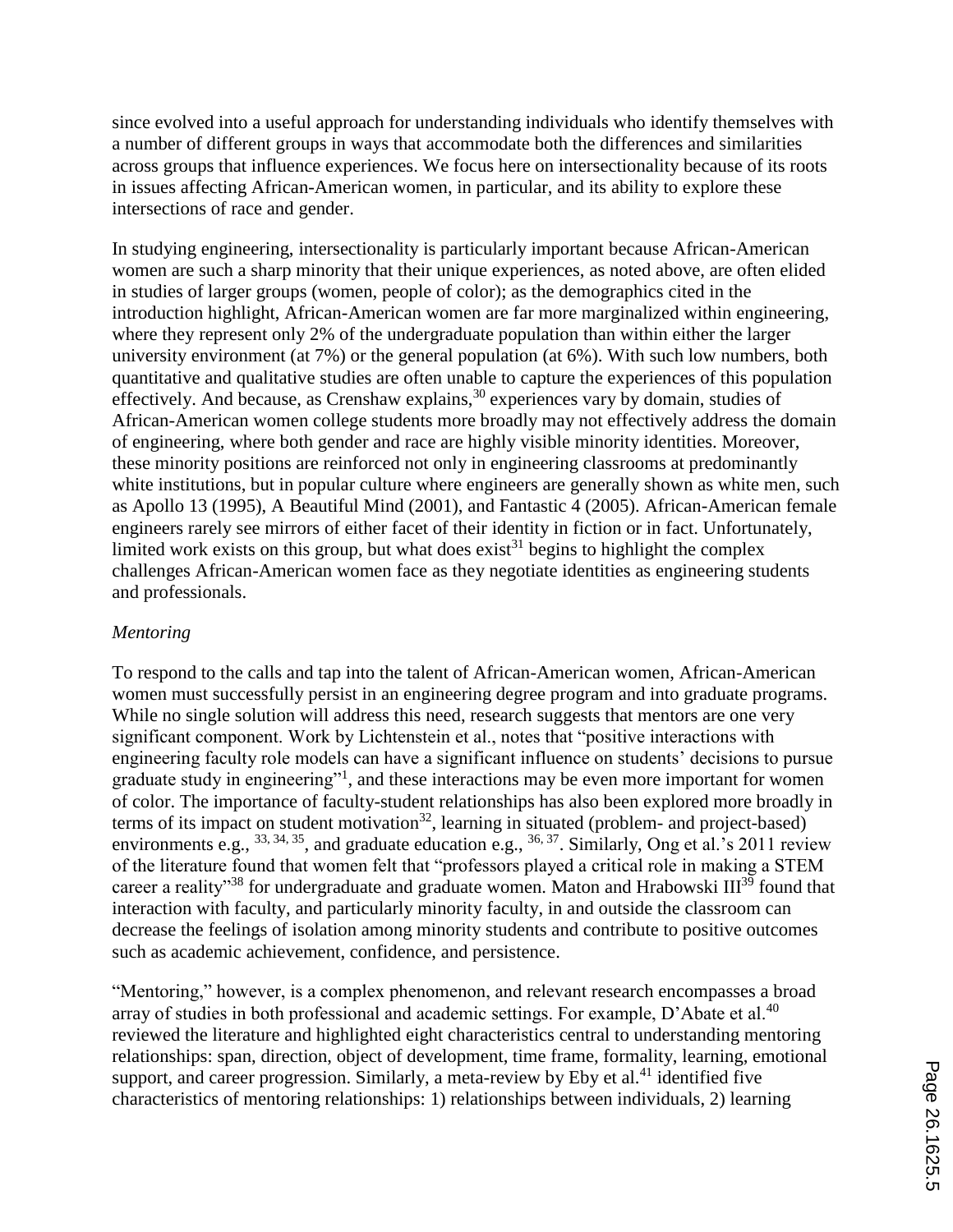partnerships, 3) the mentor supports the protégé, 4) both mentor and protégé benefit, and 5) changes over time. There have also been several reviews of the literature on mentoring specific to higher education<sup>42-45</sup>. Reviews by Jacobi<sup>43</sup>, Roberts<sup>45</sup>, and Crisp and Cruz<sup>44</sup> have yielded similar characterizations to those offered by D'Abate et al. and Eby et al., though all agree that it is difficult to reach a unified definition or a quantitatively validated framework, even within a single domain such as higher education. Mentoring is, however, consistently linked to academic success (e.g. increased GPA), as well as increases in self-efficacy, integration into the community, retention, career goals, intention to persist and much more. While such broad definitions and outcomes provide important starting points for understanding mentoring in engineering education, the guidance mentors offer is not yet sufficiently contextualized to help faculty provide meaningful mentoring, particularly across race and gender boundaries where lack of shared experiences may be perceived as a barrier.

Moreover, questions about who can act as mentor and how unmatched relationships function remain largely unanswered. Much of the literature on mentoring minority women encourages matched mentoring. However, as noted earlier, the low number of female African-American engineering faculty members makes it difficult to provide matched relationships. At the same time, research is split on whether African-American female students need mentors matched by both race and gender. The literature reviewed by Cole and  $\text{Griffin}^{42}$  suggests that race does appear to be a notable factor in students' selection of mentors. Similarly, Ong and Wright <sup>38</sup>argue that matched mentors are especially important to women of color, and work by Blake-Beard et al. shows that the matching of both race and gender in mentoring relations is particularly important to women of color<sup>46</sup>. However, authors like Ellington and Frederick<sup>47</sup> and Justin-Johnson <sup>48</sup> found that women of color often seek mentors outside of their gender and racial group in order to adjust to the culture of their discipline. Finally, given the lack of matched mentors, women across races are often encouraged to find multiple mentors, including matched and unmatched, who can potentially meet their needs $49,50$ .

In short, research on mentoring, and particularly mentoring of underrepresented students in higher education contexts, consistently points to the value of such relationships in students' academic achievement and persistence. Yet this research also leaves unanswered critical questions about how these outcomes can be achieved, what needs mentors meet for specific populations, and how mentoring relationships both within and across boundaries of race and gender can effectively support African-American women in engineering contexts.

## **Research Methods**

The proposed study seeks to address this gap using phenomenography to explore the experiences of African-American women through qualitative methods to address the three research questions:

- RQ1. How do African-American female engineering students identify and develop relationships with mentors?
- RQ2. How do African-American female engineering students experience matched mentoring relationships (i.e. with African-American female engineering faculty)?
- RQ3. How do African-American female engineering students experience unmatched mentoring relationships?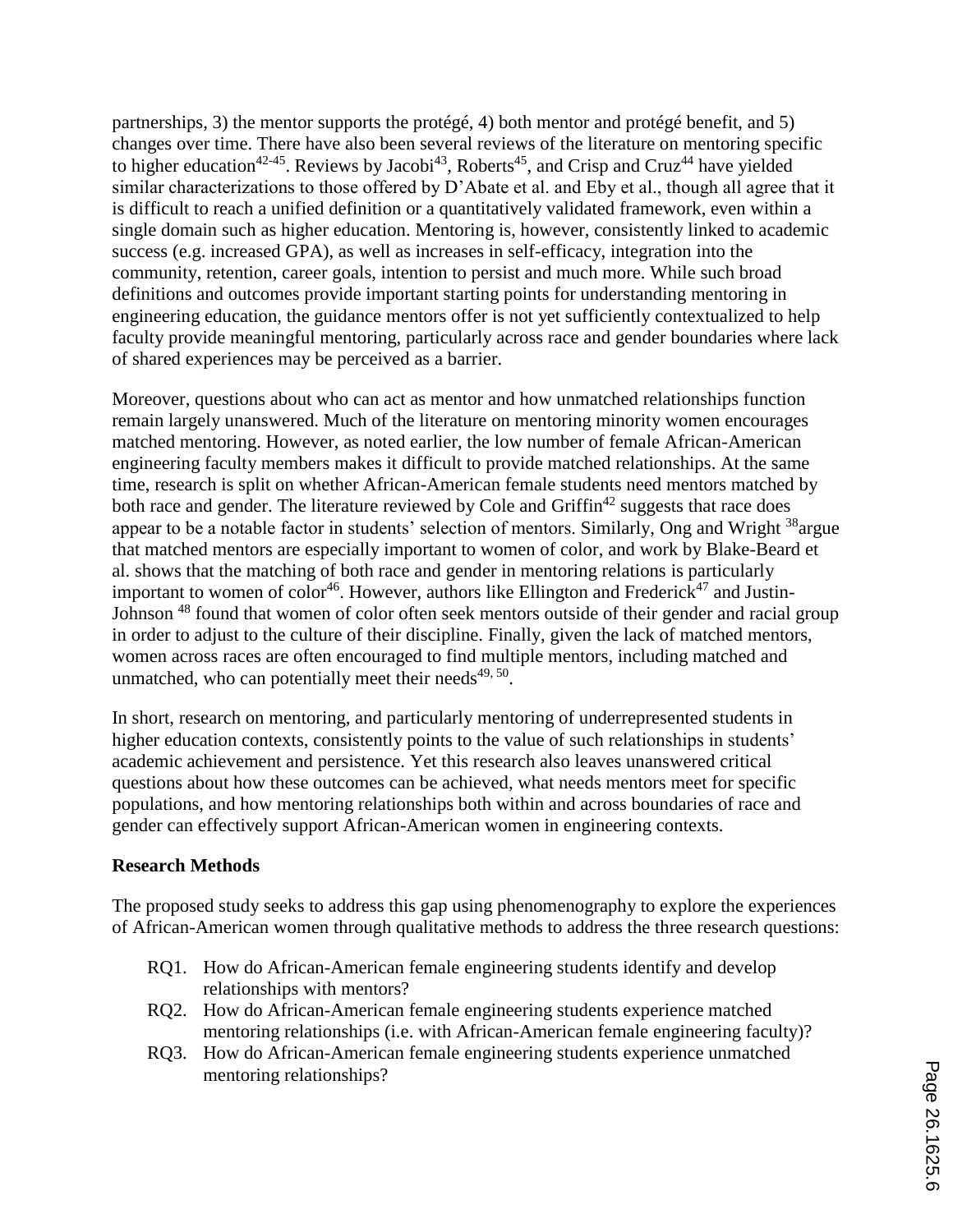As a preliminary report, this paper presents an initial analysis of the data. Future analysis will be presented in coming works.

# *Phenomenography*

Because this study focuses on understanding how African-American women experience mentoring in engineering programs, we employ qualitative methods designed to elicit and then make sense of participants' beliefs and experiences. In addition, given the intersectionality of various components of identity, as discussed in the Literature Review, we turn to phenomenography specifically for its ability to explore the diverse ways in which individuals experience a given phenomenon – in this case, the experiences of being mentored.

First developed by Marton, phenomenology provides a tool "for mapping the qualitatively different ways in which people experience, conceptualize, perceive, and understand various aspects of, and phenomena in, the world around them"<sup>51</sup>. The approach allows researchers to understand the varied conceptions that members of a particular group have about a single phenomenon<sup>51</sup>. Importantly, as Ornek notes, phenomenographic researchers seek to explore "how people experience a given phenomenon, not to study a given phenomenon<sup>52</sup>.". In this study, the phenomenon being explored is the experience of being mentored as an African-American woman in engineering.

Phenomenography is grounded in the relationship between the participant and the particular aspect of the world under investigation (i.e. the phenomenon) – how the participant perceives and makes meaning of the phenomenon. The sole source of data collection is the phenomenographic interview. In this case, the protocol asked participants to describe how they understand mentoring, the kinds of mentoring relationships they experience, the needs those relationships meet, and the needs that remain unmet. Importantly, allowing the participant to define the phenomenon at the beginning of the interview provides a basis for the subsequent discussion; that is, rather than beginning with one of the many definitions or frameworks for mentoring noted in the literature review, the interview begins with the participant's voice and experiences<sup>53</sup>.

A second key component of the phenomenographic interview is the use of a specific instance of the phenomenon as the basis for exploration; interviewers typically ask participants to provide an example, and then use that example in the following discussion. Participants thus provide answers based on concrete experiences rather than what they may believe are desired responses<sup>54</sup>. In this case, participants were asked to describe their significant mentoring relationships in some detail. The interviewer then used follow-up questions to develop a richer and more comprehensive understanding<sup>55</sup>. Such depth, we argue, should allow for a much deeper and richer understanding of how the African-American women who chose to participate in the study describe and experience mentoring in their own terms, and allow new or under-explored frameworks to emerge.

# *Participants*

Trigwell<sup>56</sup> suggests that a sample size of ten to twenty is sufficient for phenomenographic research. Because the total population of African-American women majoring in engineering is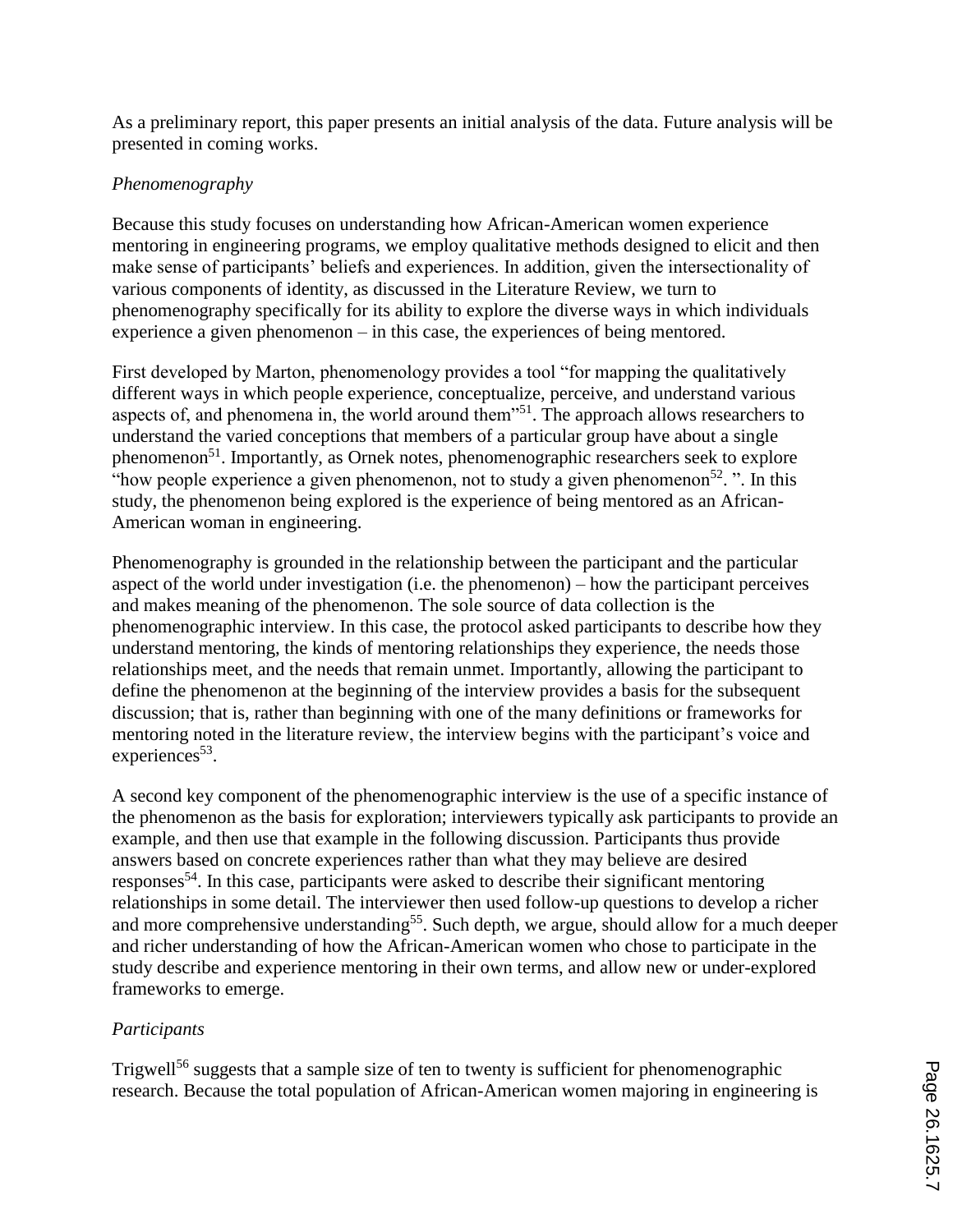relatively low, the proposed study focused on a single institution with a significant African American female population to allow the opportunity to recruit participants and ensure that the findings of the study are meaningful and representative, while minimizing contextual differences that may arise across institutions. All participants were of junior or senior level in order to identify those who showed high levels of persistence as undergraduates. Eighteen interviews were conducted to ensure that both matched and unmatched mentoring relationships were included.

The research site –a large eastern research university –was the source of all data collection. The institution was selected based on two characteristics:

- Number of African-American female engineering faculty all sites considered had at least two African-American female engineering faculty to increase the possibility of interviewing participants who had matched mentoring relationships.
- Number of African-American female engineering students to ensure effective use of travel money, increase the likelihood of recruiting a sufficient number of participants, and minimize potential exposure of participants' identities, the study site had to have at least 30 African-American female engineering students.

(Note that because of the low numbers of both African-American female faculty and students at predominantly white U.S. institutions, we report only minimum numbers here; precise numbers could too readily lead to breaches of confidentiality).

Interviews were conducted during two separate visits; ten participants were interviewed during the first trip, and eight during the second. All interviews were audio-recorded and transcribed verbatim. This paper represents the preliminary analysis of the first ten interviews. The participants covered a range of engineering disciplines, including computer, mechanical, chemical, civil, and environmental. All participants were either  $4<sup>th</sup>$  or  $5<sup>th</sup>$  year students. Interviews averaging 60 minutes were semi-structured in nature to explore participant's definition of mentoring, their individual mentoring experiences, and advice they had for other AAFSs as well as faculty on successful mentoring.

## *Analysis*

Data analysis focused on a systematic, iterative review of the interview transcripts. Each transcript was reviewed to identify significant comments based upon the context of the entire interview. Because many interviews described multiple individual mentoring relationships, each relationship was looked at separately. The relationships were then sorted based on variations and similarities in how participants made meaning of the phenomenon.

The process was iterative as quotations from the transcripts were arranged and rearranged to establish meaningful groupings<sup>51</sup> and a definition for each group was created. The trustworthiness of the analysis was established through the use of a secondary coder who was asked to sort the mentoring relationships into groups based on the definitions<sup>57, 58</sup>. The two coders then worked together to negotiate consensus definitions for the groupings such that each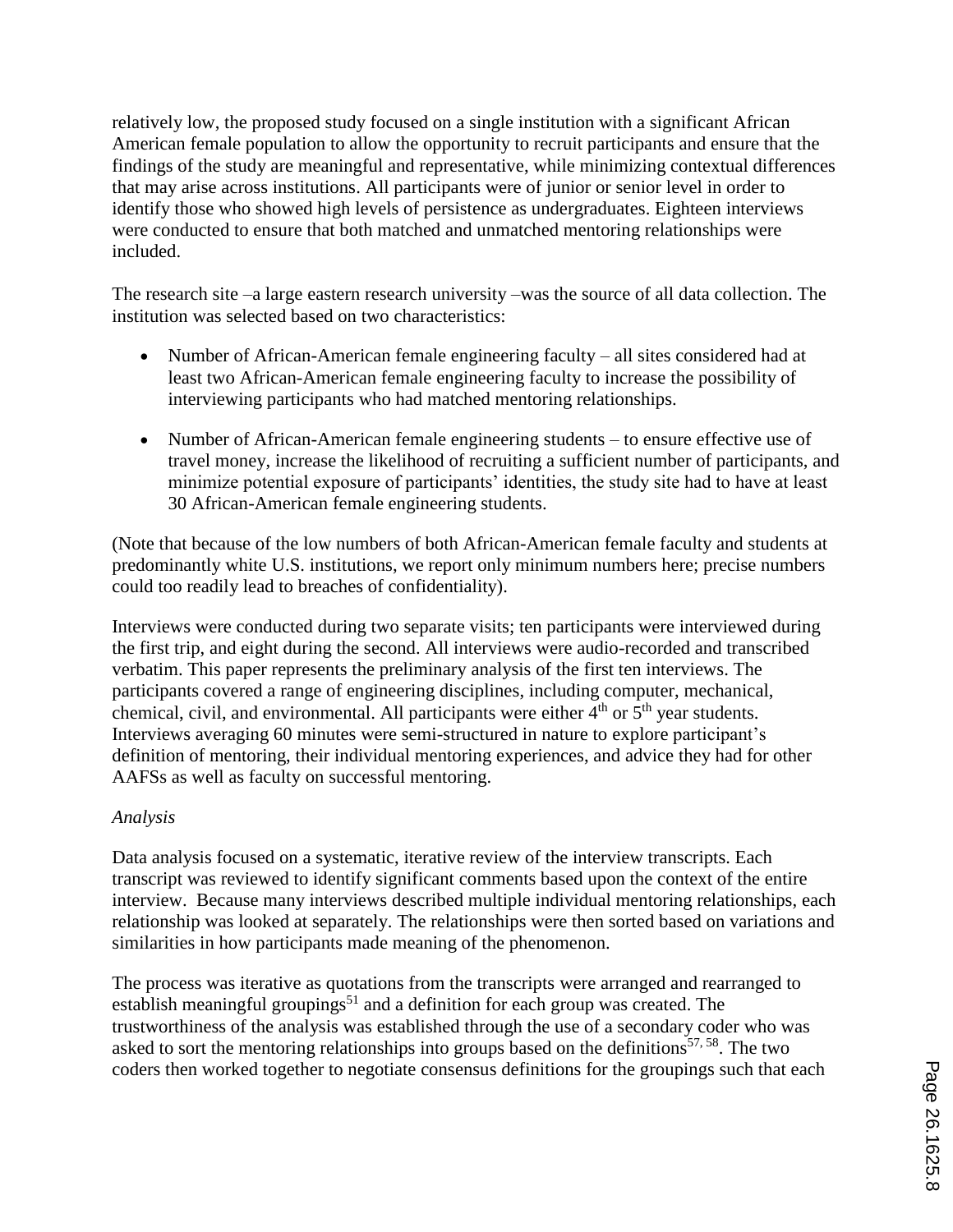group was finally characterized by its differences from other categories as well as the similarities among quotations within the group.

## **Results**

The preliminary data analysis yielded three major aspects that seemed to dictate the meaning of mentoring within each relationship: context, formation and tone (Table 1). *Context* reflects the general scope of the relationship, including both its focus and the dynamic between mentor and mentor. *Formation* represents the way in which the relationship was initiated, and in some instances how it was maintained. Finally, *tone* reflects the general attitude of the mentor that formed the basis of the student-faculty interactions. Within each relationship, these three aspects were identified and the relationships were sorted accordingly. Table 1 provides the complete list of groups within each aspect.

Within the aspect of *context*, the scope of the conversation between the mentor and mentee ranged from *career and academic advice without a personal relationship* to *overall well-being,* Table 1. Essentially, there were some relationships in which the mentee and mentor only focused on the academic and career aspect of the mentee's life, while other relationships allowed for discussion about more personal, emotional, and financial aspects. The relationships that included more personal aspects were often reciprocal between the mentor and the mentee. In these relationships, mentors were often willing to share their own personal experiences with their mentees in a somewhat equal exchange.

With respect to *formation*, the ways in which these relationships began were more often than not through informal processes. In essence, the mentee sought out the faculty member as a result of either academic need or perception of relatability. In a few cases, the faculty member was able to see the relation and/or ability to aid a student and explicitly reached out, though more often the relationship results from a more general perceived openness on the part of the mentor. The most commonly discussed formation was during office hours often as a result of an invitation by the faculty during a class session. On the other hand, more formal initiations through assigned relationships (often as academic advisors) were the least-represented in this study.

Finally, the *tone* of the mentoring relationships in this study very much reflected both the context and the formation process. This representation can be better understood through Table 2 where relationships are represented in a matrix, with rows representing formation, columns representing content, and color representing tone.

Within Table 2, each box represents a mentoring relationship, noted by the pseudonym of the participant and the descriptive demographics of the mentor. Many of the participants had several mentoring relationships of different types. The demographics included African-American Male (AAM), African-American Female (AAF), White Female (WF), White Male (WM), Asian Male (Asian M), and Indian Male (Indian M). These demographics are those as identified by the mentee.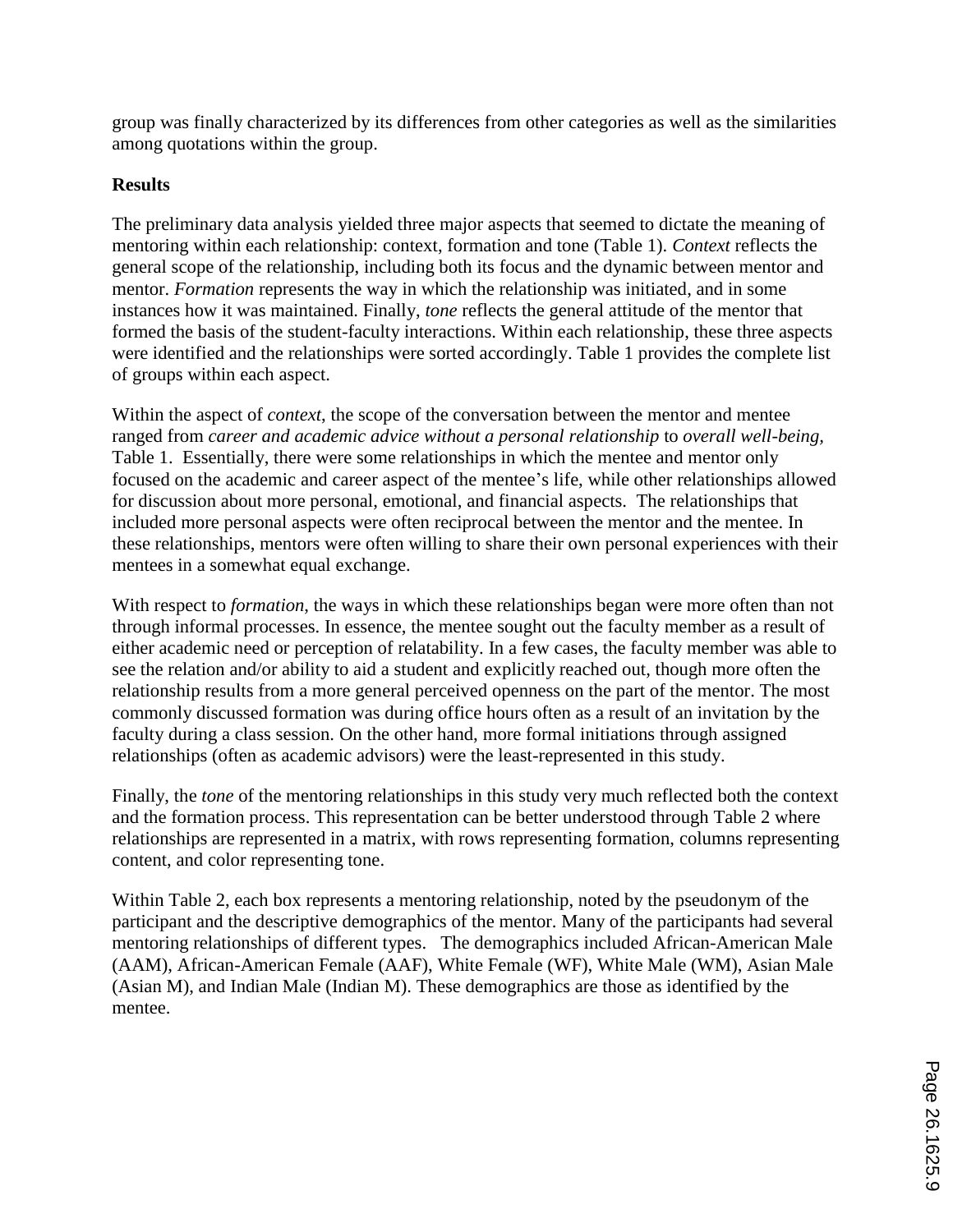| <b>Mentoring Aspect</b> | Description                                               | Groups                                                                                                                               |                       |  |  |
|-------------------------|-----------------------------------------------------------|--------------------------------------------------------------------------------------------------------------------------------------|-----------------------|--|--|
| <b>Context</b>          | The content that was discussed<br>within the relationship | Overall well-being                                                                                                                   | Wide                  |  |  |
|                         |                                                           | Role model w/ personal<br>relationship                                                                                               |                       |  |  |
|                         |                                                           | Career and academic advice<br>w/personal relationship                                                                                |                       |  |  |
|                         |                                                           | Role model w/o personal<br>relationship                                                                                              | Scope of conversation |  |  |
|                         |                                                           | Career opportunities                                                                                                                 |                       |  |  |
|                         |                                                           | Career and academic advice w/o<br>personal relationship                                                                              | Narrow                |  |  |
| <b>Formation</b>        | How the relationship was initiated                        | Needed help with class                                                                                                               | Informal              |  |  |
|                         |                                                           | Took class & Prof took interest                                                                                                      |                       |  |  |
|                         |                                                           | Student initiated                                                                                                                    |                       |  |  |
|                         |                                                           | Faculty introduction                                                                                                                 |                       |  |  |
|                         |                                                           | Program/event                                                                                                                        |                       |  |  |
|                         |                                                           | Random                                                                                                                               |                       |  |  |
|                         |                                                           | Assigned                                                                                                                             | Formal                |  |  |
| <b>Tone</b>             | The general attitude of the<br>relationship               | Inviting : made specific contact with the student to<br>encourage to seek them out for support                                       |                       |  |  |
|                         |                                                           | Willing: showed an openness to know about students<br>personal lives and issues                                                      |                       |  |  |
|                         |                                                           | Inspiring: provided an example of success that<br>students aspired to or appreciated                                                 |                       |  |  |
|                         |                                                           | Conditional: there were limits to the type of support<br>they were willing to provide<br>Discouraging: negative support was provided |                       |  |  |
|                         |                                                           |                                                                                                                                      |                       |  |  |

## Table 1 Major Aspects of Mentoring Relationships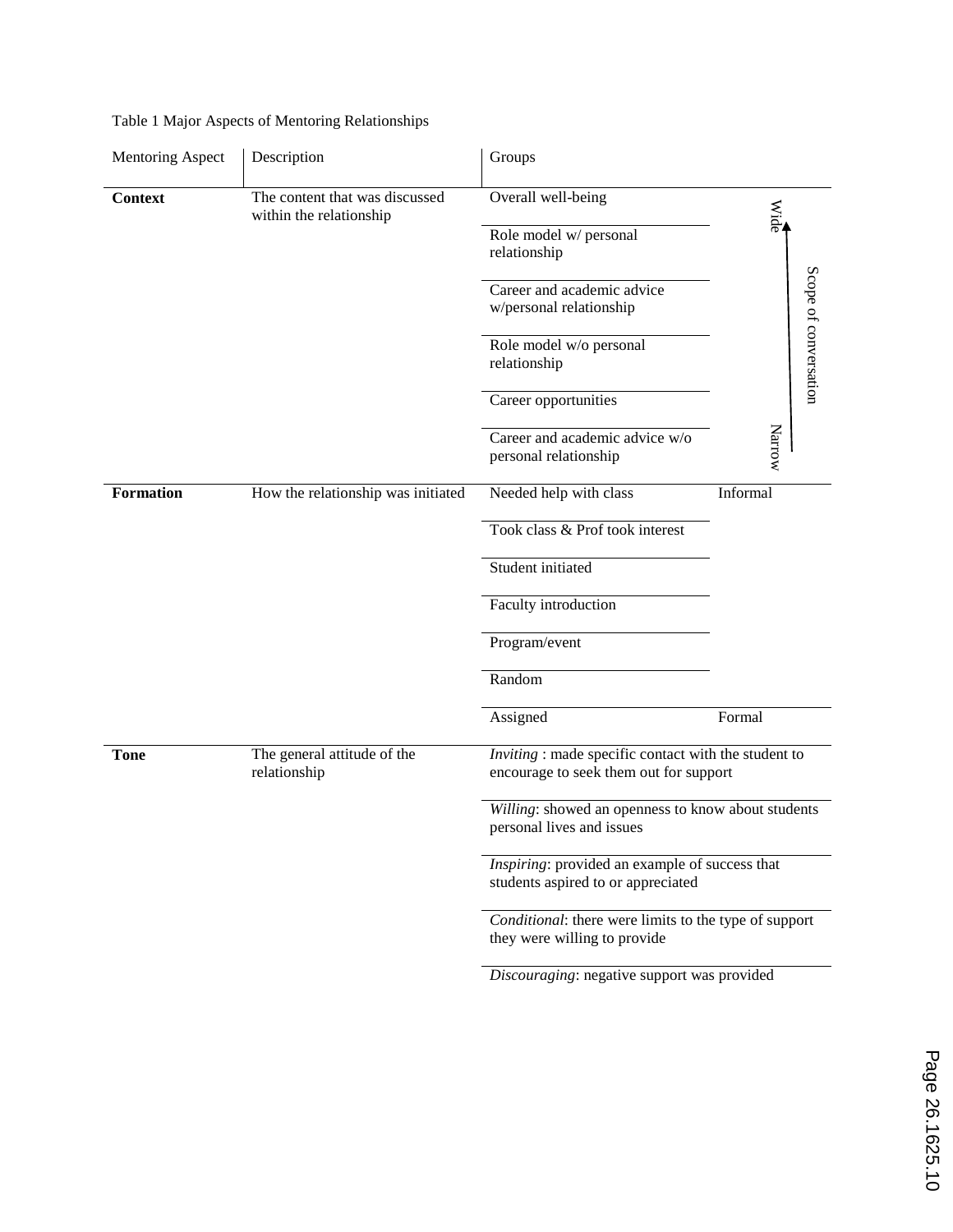*Table 2* Interactions between the mentoring aspects

Tone Key: inviting, open and willing, inspiring, conditional, **discouraging**;

| Formation         |          | <b>Context</b>                                                                                                                                                                                                                                                                                                                                                                                                                                                                                                                                                                                                                                                                                                                                                                                                                                                                                                                                                                                                                                                                                                                                                                                                       | Overall<br>Well-<br><b>Being</b> | Role Model<br>w/personal | Role<br>model w/o<br>personal         | Career &<br>Academic<br>Advice w/<br>personal | Providing<br>Career<br>Opportunitie<br>S  | Career &<br>Academic<br>Advice w/o<br>personal   |  |  |  |
|-------------------|----------|----------------------------------------------------------------------------------------------------------------------------------------------------------------------------------------------------------------------------------------------------------------------------------------------------------------------------------------------------------------------------------------------------------------------------------------------------------------------------------------------------------------------------------------------------------------------------------------------------------------------------------------------------------------------------------------------------------------------------------------------------------------------------------------------------------------------------------------------------------------------------------------------------------------------------------------------------------------------------------------------------------------------------------------------------------------------------------------------------------------------------------------------------------------------------------------------------------------------|----------------------------------|--------------------------|---------------------------------------|-----------------------------------------------|-------------------------------------------|--------------------------------------------------|--|--|--|
|                   |          | Need help w/<br>the class                                                                                                                                                                                                                                                                                                                                                                                                                                                                                                                                                                                                                                                                                                                                                                                                                                                                                                                                                                                                                                                                                                                                                                                            | <b>Ruth</b><br>[AAM]             | <b>Ruth</b><br>[AAM]     |                                       | Stefani<br>[N/A]                              |                                           |                                                  |  |  |  |
|                   |          | Took Class &<br>Professor<br>Expressed<br><b>Interest</b>                                                                                                                                                                                                                                                                                                                                                                                                                                                                                                                                                                                                                                                                                                                                                                                                                                                                                                                                                                                                                                                                                                                                                            |                                  | Lisa [AAF]               | Toni<br>[WF] $\&$<br>Deborah<br>[AAF] | Lisa<br>[Asian M]                             | Lisa [AAM]<br>$&$ [WM]                    |                                                  |  |  |  |
|                   | Informal | Student<br><b>Initiated</b>                                                                                                                                                                                                                                                                                                                                                                                                                                                                                                                                                                                                                                                                                                                                                                                                                                                                                                                                                                                                                                                                                                                                                                                          |                                  |                          |                                       |                                               |                                           | Stefani<br>[Indian M]                            |  |  |  |
|                   |          | Faculty<br><b>Introduction</b>                                                                                                                                                                                                                                                                                                                                                                                                                                                                                                                                                                                                                                                                                                                                                                                                                                                                                                                                                                                                                                                                                                                                                                                       |                                  | Toni [AAF]               |                                       |                                               |                                           |                                                  |  |  |  |
|                   |          | Program/<br>Event                                                                                                                                                                                                                                                                                                                                                                                                                                                                                                                                                                                                                                                                                                                                                                                                                                                                                                                                                                                                                                                                                                                                                                                                    | Deborah<br>[AAF]                 |                          |                                       |                                               | May [WM]                                  | Melissa<br>[AAM]                                 |  |  |  |
|                   |          | Random                                                                                                                                                                                                                                                                                                                                                                                                                                                                                                                                                                                                                                                                                                                                                                                                                                                                                                                                                                                                                                                                                                                                                                                                               | <b>Shelly</b><br>[AAF]           |                          |                                       |                                               |                                           |                                                  |  |  |  |
|                   | Formal   | Assigned                                                                                                                                                                                                                                                                                                                                                                                                                                                                                                                                                                                                                                                                                                                                                                                                                                                                                                                                                                                                                                                                                                                                                                                                             |                                  |                          |                                       | Michelle<br>[WF]                              | Michelle<br>$[AAF]$ &<br>Deborah<br>[AAM] | <b>May</b><br>$[AAF]$ &<br>Lisa [Indian<br>$M$ ] |  |  |  |
| <b>Discussion</b> |          |                                                                                                                                                                                                                                                                                                                                                                                                                                                                                                                                                                                                                                                                                                                                                                                                                                                                                                                                                                                                                                                                                                                                                                                                                      |                                  |                          |                                       |                                               |                                           |                                                  |  |  |  |
|                   |          | The result suggest several potential answers with respect to the research questions. First,<br>although each relationship began in its own way, most were formed through an informal process<br>initiated either by the mentor or the mentee. Either the mentor or the mentee was able to identify<br>a potential connection and initiate a level of communication that went beyond minimum student-<br>faculty interactions in classrooms. Although the traditional interaction sites -the classroom and<br>office hours –were incubators for these relationships, in each case one person took some<br>additional step or provided indicators that allowed mentoring to occur. These transitional<br>moments will be explored more fully in the next phase of the project and shared with faculty as<br>best practices for building positive mentoring relationships with students. It is worth noting here<br>that students who experienced formal mentoring relationships formed by a third party tended to<br>have a narrower scope in their conversations with their mentors, generally confined to academic<br>or career advice. These findings do not necessarily suggest that such formal relationships are |                                  |                          |                                       |                                               |                                           |                                                  |  |  |  |

#### **Discussion**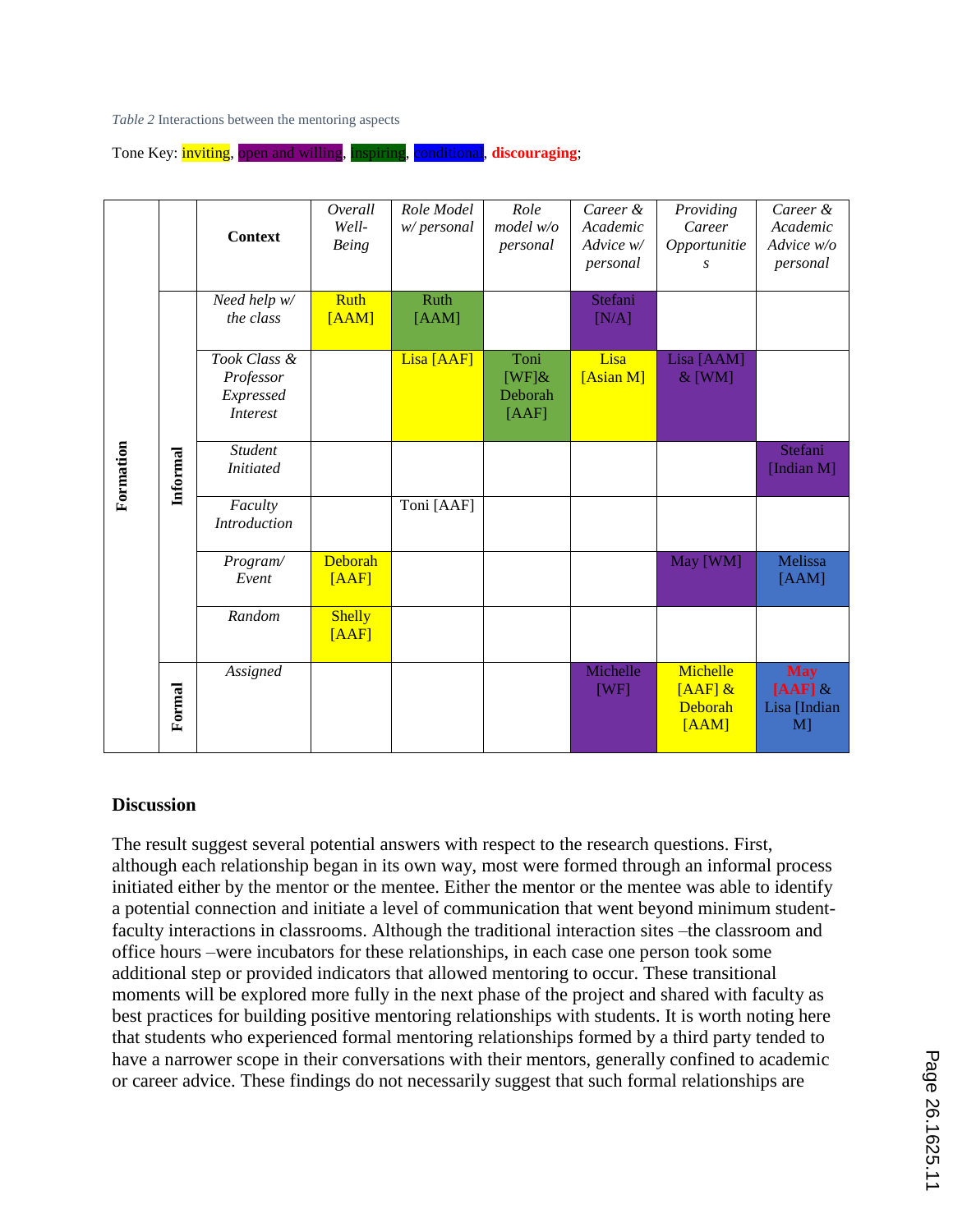ineffective, but they may point to additional steps mentors may be able to take to extend the value of these formal relationships for students.

Second, the results highlight some ways in which these students experienced matched mentors in particular. The data indicates that matched mentors can play a number of roles in mentoring AAFSs, ranging from encouraging to discouraging and from broad personal concerns to very contingent, restricted roles. That is, the success and value of the matched mentoring relationship is not based on demographic similarity alone; instead, it is linked to the context and tone of the relationship. Thus the variations in matched relationships highlighted here may offer potential explanations for the variations seen in the literature regarding the need for a value of matched mentors.

Third, although some literature postulates that only matched mentors are able to serve as effective mentors, data from this study clear shows that un-matched mentors can also play positive roles in each aspect of mentoring for African-American females in engineering. That is, even in unmatched relationships, mentor and mentee can establish a level of personal connection that sustains the relationship and enables it to meet some of the mentee's needs. The next phase of the analysis will explore variations between matched and unmatched relationships more fully.

Finally, in sorting the mentoring relationships by aspect, patterns emerged across groups, as suggested by Table 2. These results suggest that the formation process plays a significant role in shaping the tone, which in turn shapes the context of the relationship. For example, Lisa's relationship with her AAF mentor was established when the professor took an interest in Lisa in the class. The professor's regular invitations to visit her office hours resulted in a personal relationship in which Lisa was able to share many aspects of her life with her mentor and also look to her as a successful example of an AAF in engineering. In contrast, Melissa's AAM mentor was assigned through a diversity program. Their relationship remained impersonal, with the tone conditional based on Melissa's academic success; the relationship did not encompass other aspects of either of their lives.

As the results of this paper are only preliminary, the implications of its findings are limited at this phase. However, what is of value to faculty at this stage is both the recognition that mentors can serve a variety of roles and engage with students in multiple ways, and perhaps more importantly, these roles and engagement patterns can occur across race and sex boundaries. All faculty are potentially able to provide effective support to African American Females in engineering.

## **Future Work**

The next steps in this analysis involve refining the three aspects and developing summative categories of mentoring relationships using the full data set. These categories will be constructed to maintain variation in experiences but also identify unifying connections in how participants experience the phenomenon. Once the categories are developed, their full definitions will include the aspects that separate them from one another. It is anticipated that the three aspects (context, formation, and tone) identified in this paper will be key in distinguishing the variation between the categories.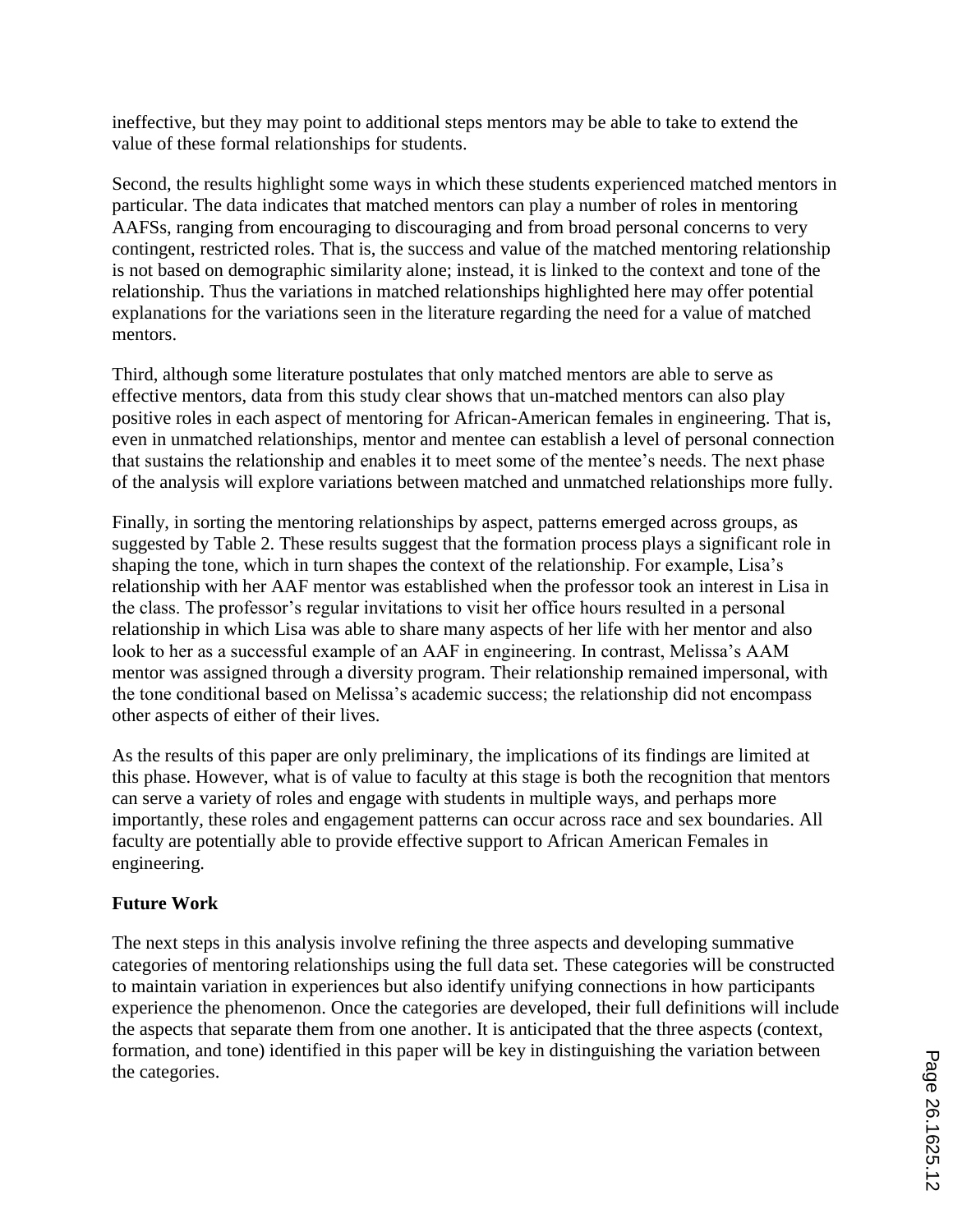Ultimately, then, the aims of this work are to develop a number of practical implications about mentoring relationships between African-American female students and faculty that can serve as informative tools to all faculty about effective forms of mentoring.

# **References**

- 1. Lichtenstein, G., et al., *Retention and Persistence of Women and Minorities Along the Engineering Pathway in the U.S.*, in *Cambridge Handbook of Engineering Education Research*, A. Johri and B.M. Olds, Editors. in press, Cambridge University Press: New York, NY.
- 2. NSF, *National Science Foundation, National Center for Science and Engineering Statistics, special tabulations of U.S. Department of Education, National Center for Education Statistics, Integrated Postsecondary Education Data System, Completions Survey, 2010.* 2010.
- 3. NSF. 2013: National Science Foundation, National Center for Science and Engineering Statistics. 2013. Women, Minorities, and Persons with Disabilities in Science and Engineering: 2013. Special Report NSF 13-304. Arlington, VA. Available at http://www.nsf.gov/statistics/wmpd/.
- 4. Yoder, B.L., *Engineering by the Numbers.* American Society for Engineering Education, Washington, DC. http://www. asee. org/papers-andpublications/publications/collegeprofiles/2011-profile-engineering-statistics. pdf, 2013.
- 5. NSF, *National Science Foundation, National Center for Science and Engineering Statistics, Survey of Doctorate Recipients, 2010.* 2010.
- 6. Lichtenstein, G., et al., *Retention and Persistence of Women and Minorities Along the Engineering Pathway in the U.S.*, in *Cambridge Handbook of Engineering Education Research*, A. Johri and B.M. Olds, Editors. 2014, Cambridge University Press: New York, NY.
- 7. Amenkhienan, C.A. and L.R. Kogan, *Engineering students' perceptions of academic activities and support services: Factors that influence their academic performance.* College Student Journal, 2004. **38**(4): p. 523-540.
- 8. Marra, R.M., et al., *Women Engineering Students and Self-Efficacy: A Multi-Year, Multi-Institution Study of Women Engineering Student Self-Efficacy.* Journal of Engineering Education, 2009. **98**(1): p. 27-38.
- 9. Hutchison, M.A., et al., *Factors Influencing the Self-Efficacy Beliefs of First-Year Engineering Students.* Journal of Engineering Education, 2006. **95**(1): p. 39-47.
- 10. Hutchison-Green, M.A., D.K. Follman, and G.M. Bodner, *Providing a Voice: Qualitative Investigation of the Impact of a First-Year Engineering Experience on Students' Efficacy Beliefs.* Journal of Engineering Education, 2008. **97**(2): p. 177-190.
- 11. Dryburgh, H., *Work Hard, Play Hard: Women and Professionalization in Engineering - Adapting to the Culture.* Gender & Society, 1999. **13**(5): p. 664-682.
- 12. Faulkner, W., *Dualisms, Hierarchies and Gender in Engineering.* Social studies of science, 2000. **30 Part 5**: p. 759-792.
- 13. Faulkner, W., *`Nuts and Bolts and People': Gender-Troubled Engineering Identities.* Social studies of science, 2007. **37**(3): p. 331-356.
- 14. Bell, A., et al., *Stereotype Threat and Women's Performance in Engineering.* Journal of Engineering Education, 2003. **92**(4): p. 307-312.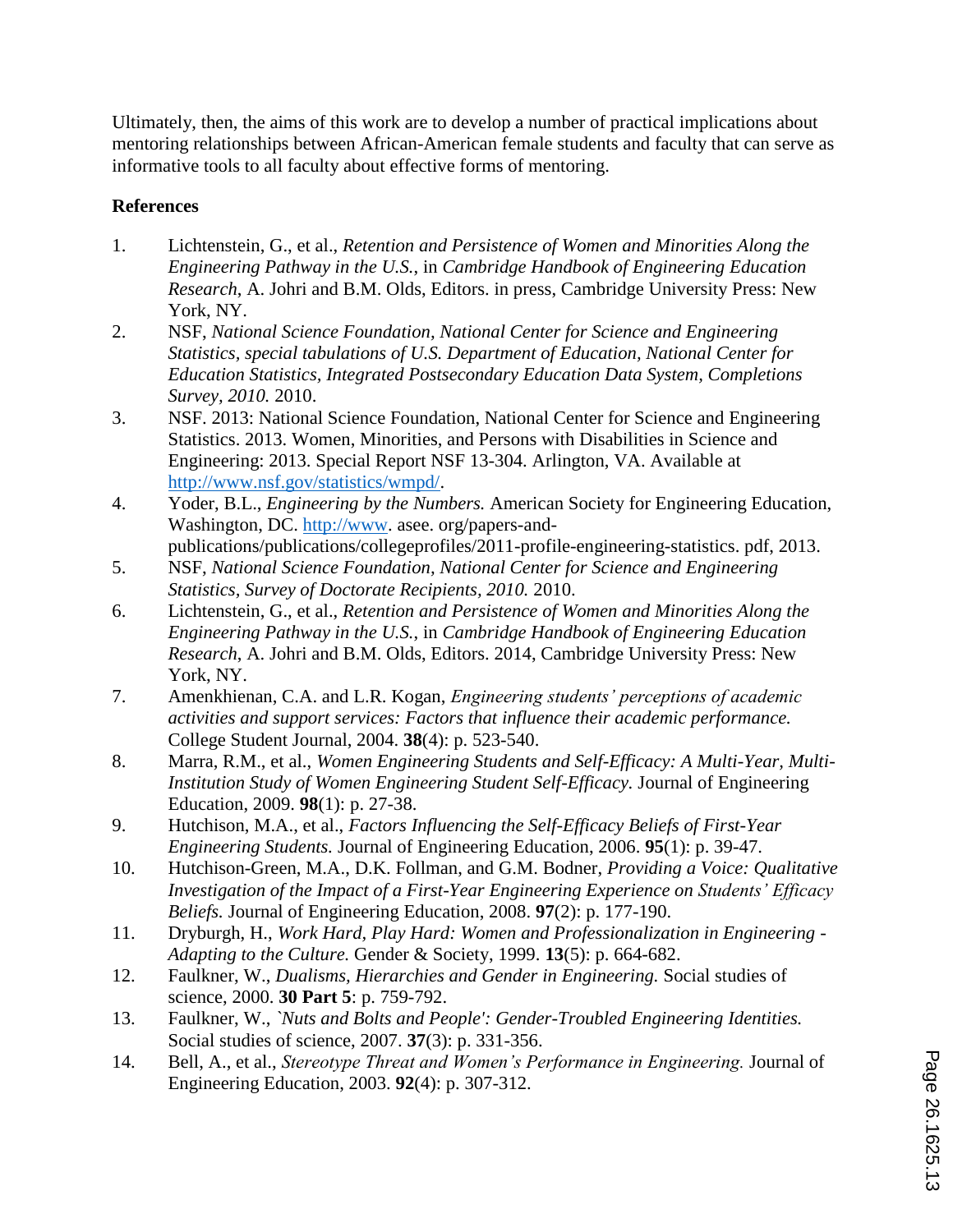- 15. Jones, B.D., C. Ruff, and M.C. Paretti, *The Impact of Engineering Identification and Stereotypes on Undergraduate Women's Achievement and Persistence in Engineering.* Social Psychology of Education, 2012.
- 16. Lesko, A.C. and J.H. Corpus, *Discounting the difficult: How high math-identified women respond to stereotype threat.* Sex Roles, 2006. **54**(1/2): p. 113-125.
- 17. Schmader, T., *Gender identification moderates stereotype threat effects on women's math performance.* Journal of Experimental Social Psychology, 2001. **38**: p. 194-201.
- 18. Tonso, K.L., *Teams that Work: Campus Culture, Engineer Identity, and Social Interactions.* Journal of Engineering Education, 2006. **95**(1): p. 25-37.
- 19. Tonso, K.L., *On the Outskirts of Engineering: Learning Identity, Gender, and Power via Engineering Practice*. 2007, Rotterdam: Sense Publishers.
- 20. Okudan, G.E. and S. Mohammed, *Task gender orientation perceptions by novice designers: implications for engineering design research, teaching and practice.* Design studies, 2006. **27**(6): p. 723-740.
- 21. Okudan, G.E. and C.E. Mutluer. *An Investigation on Information and Gender-Based Power in Product Design and Decision Making*. in *ASME 2007 International Design Engineering Technical Conference and Computures and Information Engineering Conference*. 2007. Las Vegas.
- 22. Wolfe, J. and E. Powell, *Biases in Interpersonal Communication: How Engineering Students Perceive Gender Typical Speech Acts in Teamwork.* Journal of Engineering Education, 2009. **98**(1): p. 5-16.
- 23. Good, J., G. Halpin, and G. Halpin, *Retaining Black Students in Engineering: Do Minority Programs Have a Longitudinal Impact?* Journal of College Student Retention, 2001. **3**(4): p. 351-64.
- 24. Smith, D.M., *To Prove-Them-Wrong Syndrome: Voices from Unheard African-American Males in Engineering Disciplines.* Journal of Men's Studies, 2003. **12**(1): p. 61.
- 25. Brown, A.R., C. Morning, and C. Watkins, *Influence of African American Engineering Student Perceptions of Campus Climate on Graduation Rates.* Journal of Engineering Education, 2005. **94**(2): p. 263-271.
- 26. Crenshaw, K., *Demarginalizing the intersection of race and sex: A Black feminist critique of antidiscrimination doctrine, feminist theory and antiracist politics.* U. Chi. Legal F., 1989: p. 139.
- 27. Crenshaw, K., *Mapping the margins: Intersectionality, identity politics, and violence against women of color.* Stanford law review, 1991: p. 1241-1299.
- 28. Crenshaw, K., *Whose story is it anyway? Feminist and antiracist appropriations of Anita Hill.* Race-ing justice, en-gendering power: Essays on Anita Hill, Clarence Thomas, and the construction of social reality, 1992: p. 402-440.
- 29. Shields, S.A., *Gender: An intersectionality perspective.* Sex Roles, 2008. **59**(5-6): p. 301- 311.
- 30. Crenshaw, K., *Mapping the Margins: Intersectionality, Identity Politics, and Violence against Women of Colour''(1991).* Stanford Law Review, 2005. **43**: p. 1241.
- 31. Tate, E.D. and M.C. Linn, *How Does Identity Shape the Experiences of Women of Color Engineering Students?* Journal of Science Education and Technology, 2005. **14**(5/6): p. 483-493.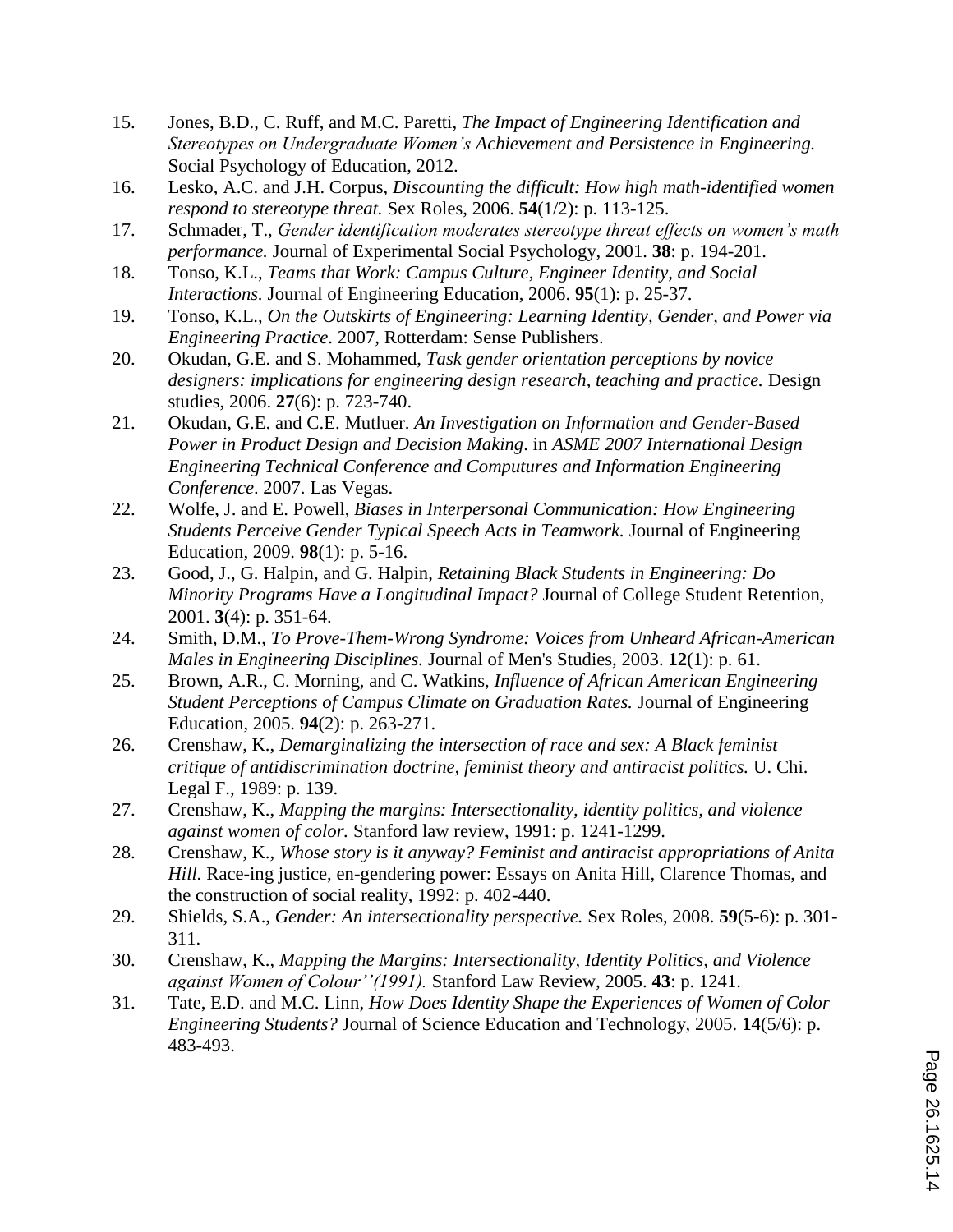- 32. Jones, B.D., *Motivating students to engage in learning: The MUSIC Model of Academic Motivation.* International Journal of Teaching and Learning in Higher Education, 2009. **21**(2): p. 272-285.
- 33. Collins, A., *Cognitive Apprenticeship*, in *The Cambridge Handbook of the Learning Sciences*, R.K. Sawyer, Editor. 2006, Cambridge Univ. Press: Cambridge, UK. p. 47-60.
- 34. Pembridge, J.J. and M.C. Paretti. *An Examination of Mentoring Functions in the Capstone Course*. in *American Society in Engineering Education Annual Conference and Exhibition*. 2011. Vancouver, BC, Canada.
- 35. Matusovich, H.M., et al. *Motivating Factors in Problem-Based Learning: A Student Perspective on the Role of the Facilitator*. in *American Society for Engineering Education Annual Conference and Exposition*. 2011. Vancouver, British Columbia.
- 36. Tenebaum, H.R., F.J. Crosby, and M.D. Gliner, *Mentoring relationships in graduate school.* Journal of Vocational Behavior, 2001. **52**: p. 326-341.
- 37. Johnson, Rose, and Schlosser, *Student-faculty mentoring: Theoretical and methodological issues*, in *The Blackwell Handbook of Mentoring*, T.D. Allen and L.T. Eby, Editors. 2007, Blackswell: Malden, MA.
- 38. Ong, M., et al., *Inside the double bind: a synthesis of empirical research on undergraduate and graduate women of color in science, technology, engineering, and mathematics.* Harvard Educational Review, 2011. **81**(2): p. 172-209.
- 39. Maton, K.I. and F.A. Hrabowski III, *Increasing the Number of African American PhDs in the Sciences and Engineering A Strengths-Based Approach.* American Psychologist, 2004. **59**(6): p. 547.
- 40. D'Abate, C., E. Erik R, and S.I. Tannenbaum, *What's in a name? A literature-based approach to understanding mentoring, coaching, and other constructs that describe developmental interactions.* Human Resources Developmental Review, 2003. **2**(4): p. 360-384.
- 41. Eby, L.T., J.E. Rhodes, and T.D. Allen, *Definition and evolution of mentoring*, in *The Blackwell Handbook of Mentoring*, T.D. Allen and L.T. Eby, Editors. 2007, Blackwell: Malden, MA.
- 42. Cole, D. and K.A. Griffin, *Advancing the Study of Student-Faculty Interaction: A Focus on Diverse Students and Faculty*, in *Higher Education: Handbook of Theory and Research*. 2013, Springer. p. 561-611.
- 43. Jacobi, M., *Mentoring and undergraduate academic success: A literature review.* Review of educational research, 1991. **61**(4): p. 505-532.
- 44. Crisp, G. and I. Cruz, *Mentoring college students: A critical review of the literature between 1990 and 2007.* Research in Higher Education, 2009. **50**(6): p. 525-545.
- 45. Roberts, A., *Mentoring revisited: A phenomenological reading of the literature.* Mentoring and Tutoring, 2000. **8**(2): p. 145-170.
- 46. Blake‐Beard, S., et al., *Matching by race and gender in mentoring relationships: Keeping our eyes on the prize.* Journal of Social issues, 2011. **67**(3): p. 622-643.
- 47. Ellington, R.M. and R. Frederick, *Black high achieving undergraduate mathematics majors discuss success and persistence in mathematics*, in 2010, Negro Educational Review, 61(1), 24.
- 48. Justin-Johnson, C., *Good fit or chilly climate: An exploration of the persistence experiences of African-American women graduates of predominantly White college science programs*. 2004.